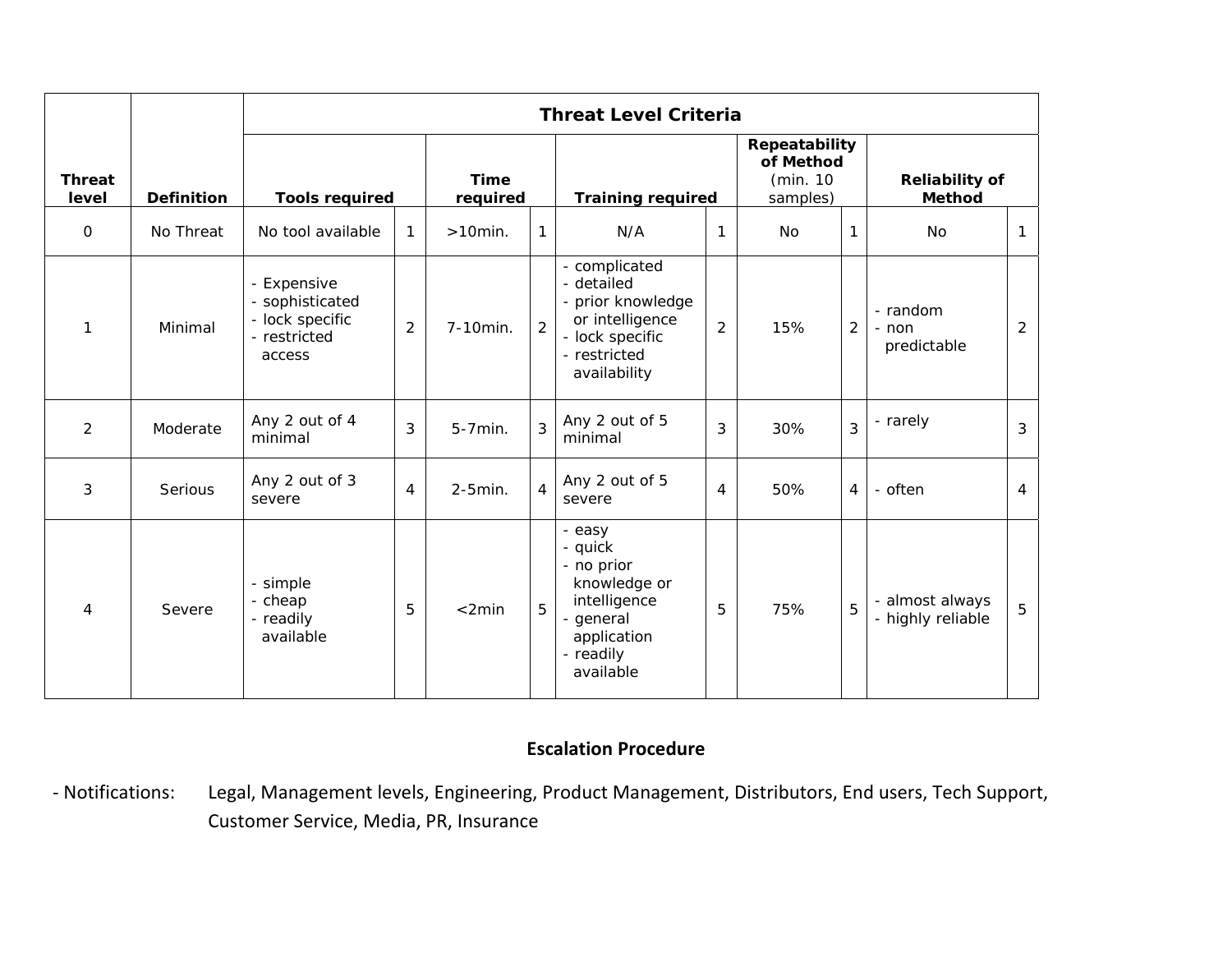‐> who is involved and who is affected?

‐<sup>&</sup>gt; which geographical areas are affected?

‐ Actions: Preliminary Analysis, Possible Consequences and their probability, Immediate Actions, Production Impact, Reporting and Confirmation, Comprehensive Analysis, Corrective Action list, long term preventive actions, Process Management locally / group wide,

‐> What is the problem and its extend?

- ‐<sup>&</sup>gt; What systems are affected?
- ‐<sup>&</sup>gt; Which geographical areas are affected?
- ‐<sup>&</sup>gt; Which production Lots are affected?
- ‐<sup>&</sup>gt; Set priorities of actions and time frames
- ‐<sup>&</sup>gt; When will we be able to fix the problem and supply correct products?